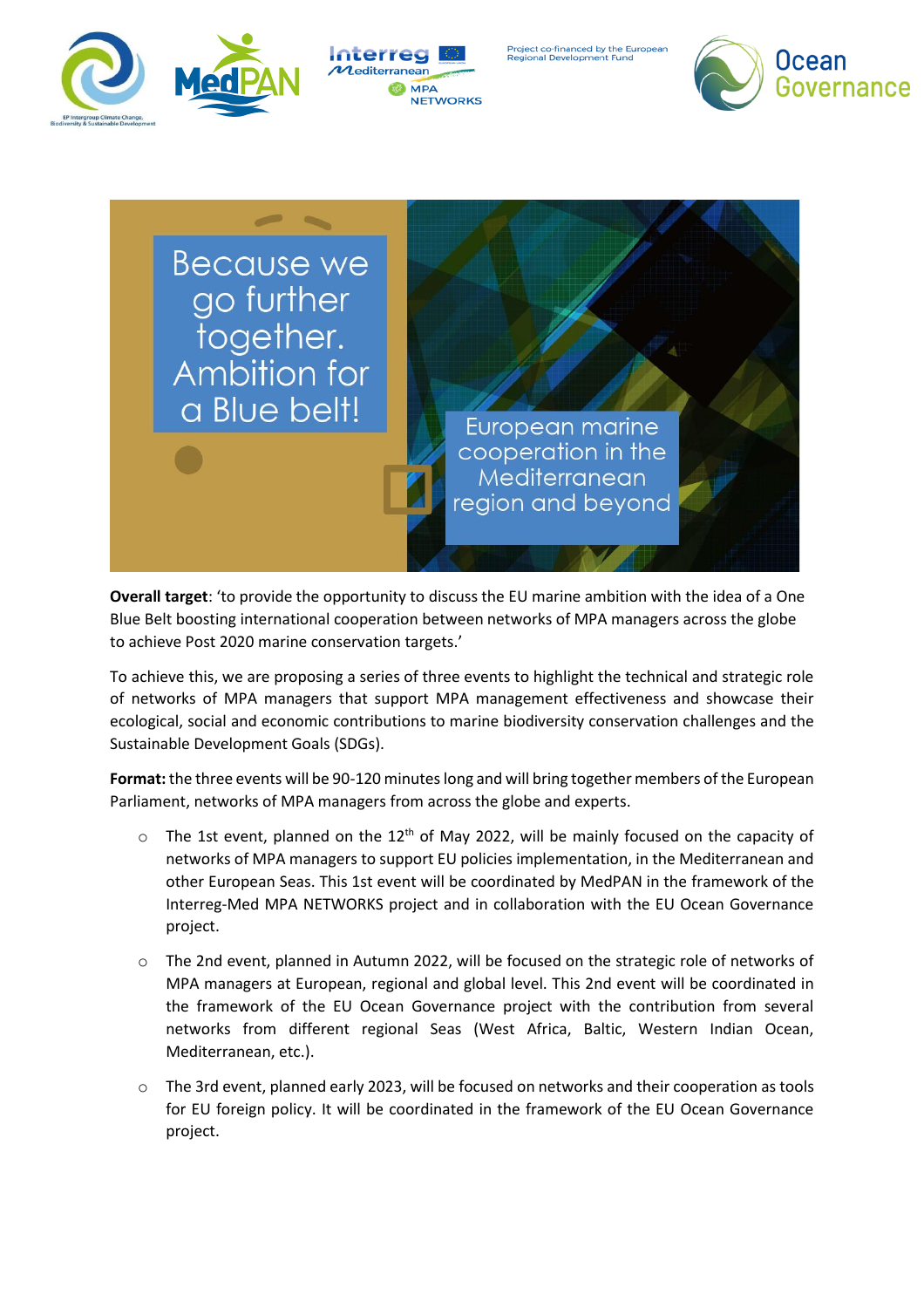



ect co-financed by the <mark>European</mark><br>ional Development Fund



# **European marine cooperation in the Mediterranean and beyond: networks of marine protected area managers, key allies!**



#### **1 st online event**

#### **Thursday 12th May 2022, 15:00 – 17:00 CEST**

#### **Co-hosted by MEP Stéphane Bijoux,**

Co-Chair of the 'Islands and Overseas Entities' Working Group of the European Parliament Intergroup on 'Climate Change, Biodiversity and Sustainable Development'

#### **and MEP Catherine Chabaud**

Co-Chair of the 'Ocean Governance' Working Group of the European Parliament Intergroup on 'Climate Change, Biodiversity and Sustainable Development'

According to the latest assessment (Protected planet 2020), the past decade has seen substantial gains in protected areas coverage. The greatest growth over the 10-year period has been in marine and coastal areas, where 68% of the protected areas is less than ten years old. Further efforts are however still needed to ensure that all areas of importance for biodiversity and ecosystem services are conserved: 33.9% of marine Key Biodiversity Areas remains outside protected areas coverage.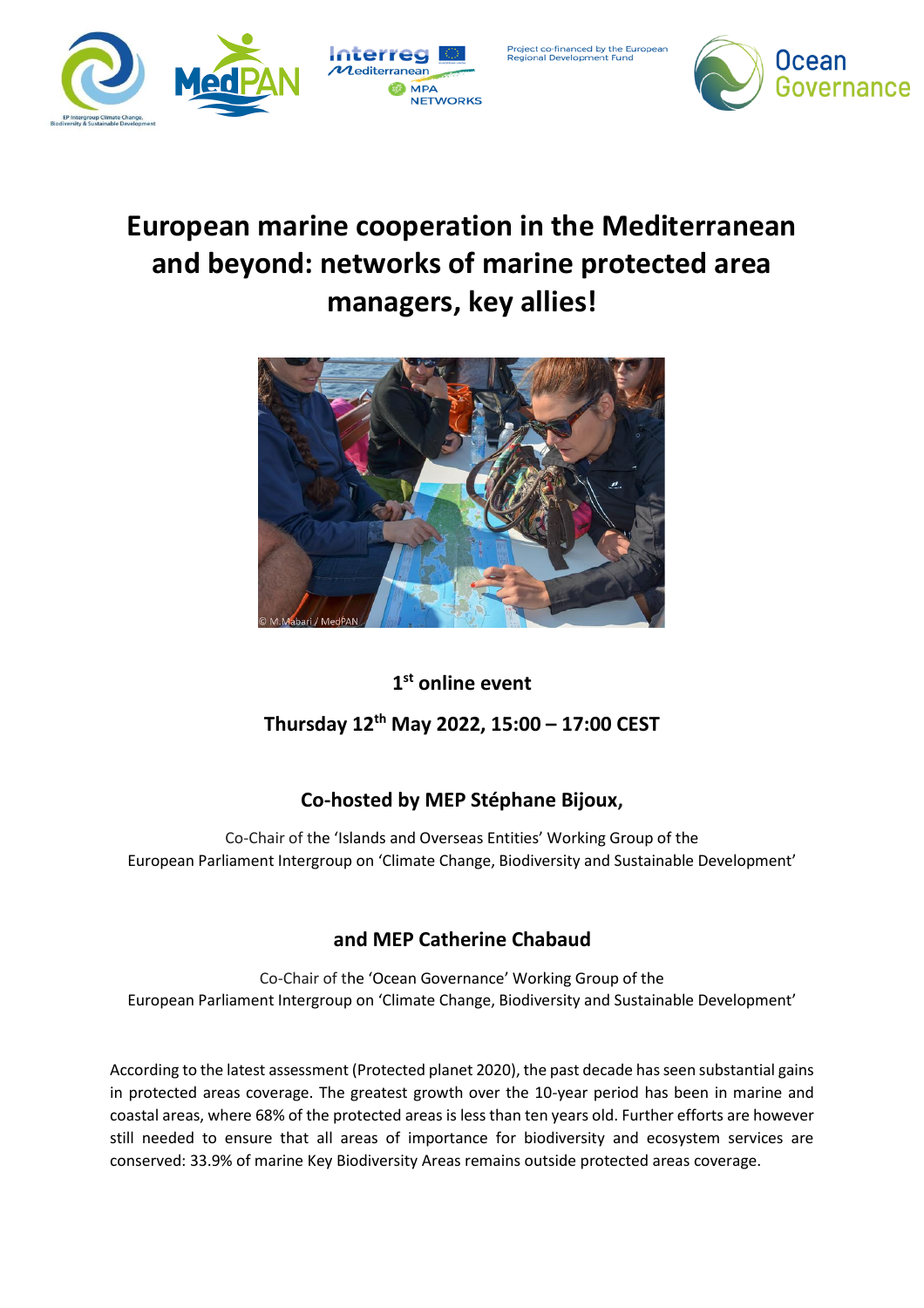



roject co-financed by the European Regional Development Fund



Looking forward, the post-2020 Global Biodiversity Framework and the EU 2030 Biodiversity strategy provide a real opportunity to ensure that **future efforts take into account both the quantity and quality of protected and conserved areas in equal measure**. In this regard, the networks of MPA managers are key. The best available scientific information confirms indeed that, to protect biodiversity and manage resources, well managed and representative MPA networks across seas and oceans are critical.

MPA networks contribute unarguably to marine biodiversity conservation and the Sustainable Development Goals (SDGs) through three main ways (WCPA/IUCN. 2007):

- Ecologically. An MPA network can help to ensure marine ecosystem function by encompassing the temporal and spatial scales at which ecological systems operate. Ecosystems, habitats and species rarely correspond indeed to political or jurisdictional boundaries. They therefore require cooperative management among states, regions, nations, and jurisdictions.
- Socially. An MPA network can support that reasonable uses can occur with minimal conflict. In addition, as social network, it provides valuable technical support in sharing tools, knowledge and offering capacity-building services, it supports collaboration and cooperation among practitioners and decision-makers.
- Economically. An MPA network facilitates the efficient use of resources by preventing duplication of effort. It can also catalyse funding opportunities. Representative networks of MPAs also provide a cost-effective means of safeguarding large-scale processes while delivering local benefits.

This highlights and underlines the fundamental human dimension of MPAs networks. As stated by the United Nations Environment Programme already a decade ago (UNEP-WCMC/UNEP 2008), **social and learning MPA networks**, comprising managers and other MPA practitioners and linking different institutions, **are essential catalysts and facilitators for the development of ecological networks of MPAs**.

Regional MPA networks are very diverse in terms of the area covered as well as in terms of the governance models. Examples include the Locally Managed Marine Area (LMMA) network in the Pacific, the Western Indian Ocean Marine Protected Areas Management Network (WIOMPAN), the Mediterranean Protected Area Network (MedPAN), the West Africa MPA Network (RAMPAO), the North American MPA Network (NAMPAN) the Gulf of Mexico Network (Red Golfo); networks in the framework of regional seas conventions such as OSPAR, HELCOM or the Caribbean MPA Managers Network (CaMPAM); or others networks developed as working groups under larger regional structures such as Redparques or the Patagonian Forum.

**Because better ocean governance can only be achieved through consolidated international cooperation and partnerships**, this event is aiming at launching a series of three meetings on MPA networks. In giving a useful overview on different MPA networks' activities and their instrumental role for the achievements of the EU Biodiversity strategy, the EU marine cooperation and the Global Biodiversity Framework, this series will also provide an excellent opportunity to discuss **the EU marine ambition with the idea of a One Blue Belt** bolstering international cooperation between MPA networks across the globe. **MPAs social networks facilitate the sharing of experiences, challenges**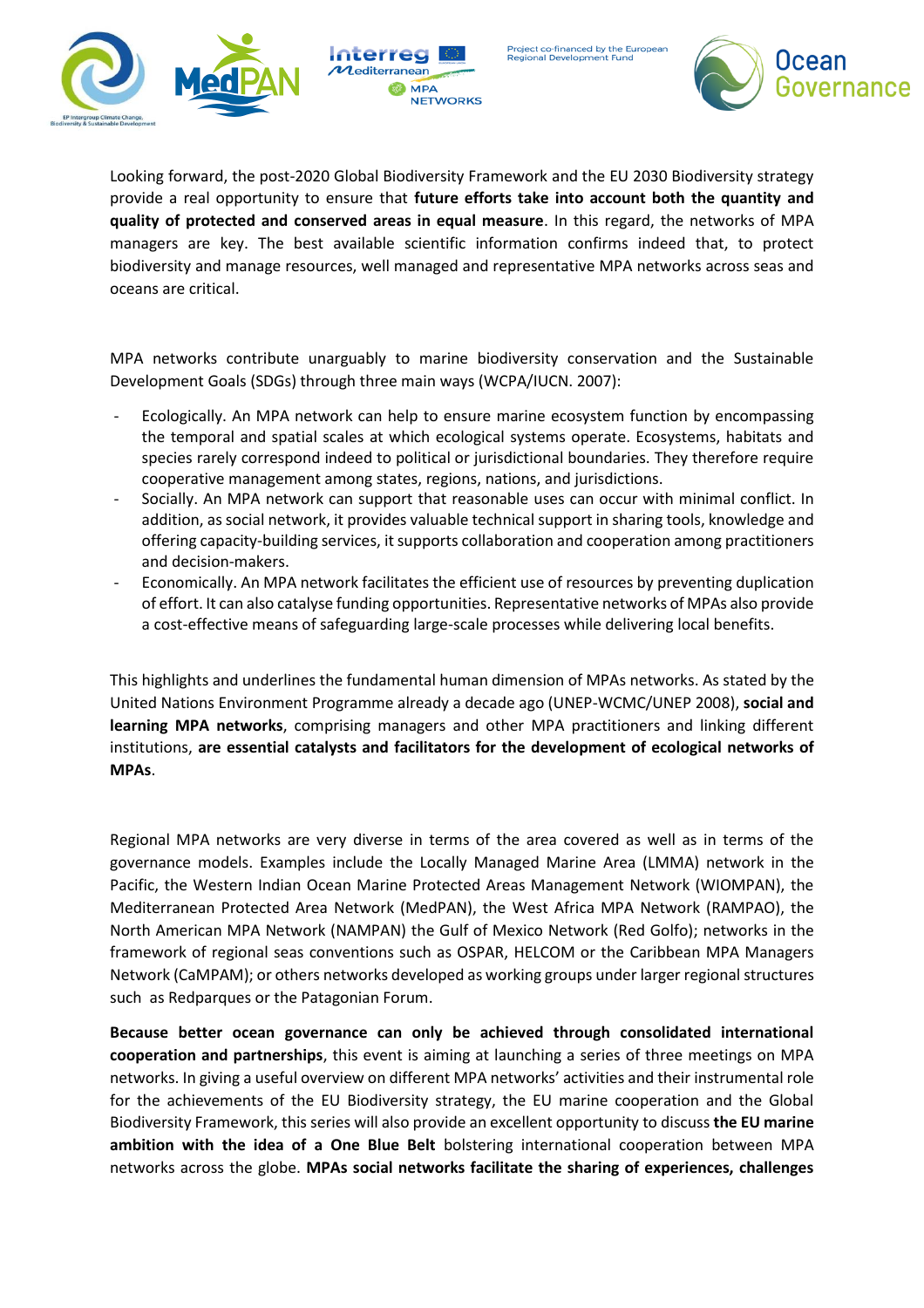



roject co-financed by the <mark>Eur</mark>opean<br>egional Development Fund



**and successes amongst practitioners and countries and there is a need to further enable such exchanges between regions.** Networks of MPA managers, at national, sub-regional and regional levels, provide a framework for an individual MPA to coordinate with others to share experiences, tools, and methods and to enhance efforts in managing their respective MPAs. They share a common language, and encourage harmonization and coherence by offering knowledge development and capitalization tools. An MPA network approach is also needed to ensure effective MPA management, within the broader landscape and seascape, and to address common conservation challenges and objectives, for instance migratory species and climate change. Networks support effective governance of oceans as they build "MPA community" by connecting managers, management authorities, local stakeholders as well as scientists and donors towards a similar overall goal. Networks of managers also contribute to improve MPA-related policies and other sectoral policies at national and international level as they make the link between experiences on the ground (and in the sea) and decision-making processes.

The first event will showcase the role of networks to support European actions, in particular in the Mediterranean. The second event will expand the geographic scope to other MPA regional networks at the European level (HELCOM, OSPAR); across the Atlantic (RAMPAO, NAMPAN, CaMPAM, Redparques, Red Golfo, Patagonian Forum and other regions (WIOMPAN). It will also show the current cooperation of those regional networks with national ones in France, Spain, Mexico, Dominican Republic, USA, Colombia, Senegal and Uruguay. The third one will share the results of the European Ocean Governance project that has been building bridges across the oceans in South-East Asia and Atlantic basin and specifically supporting restoration and transboundary cooperation in SEA.

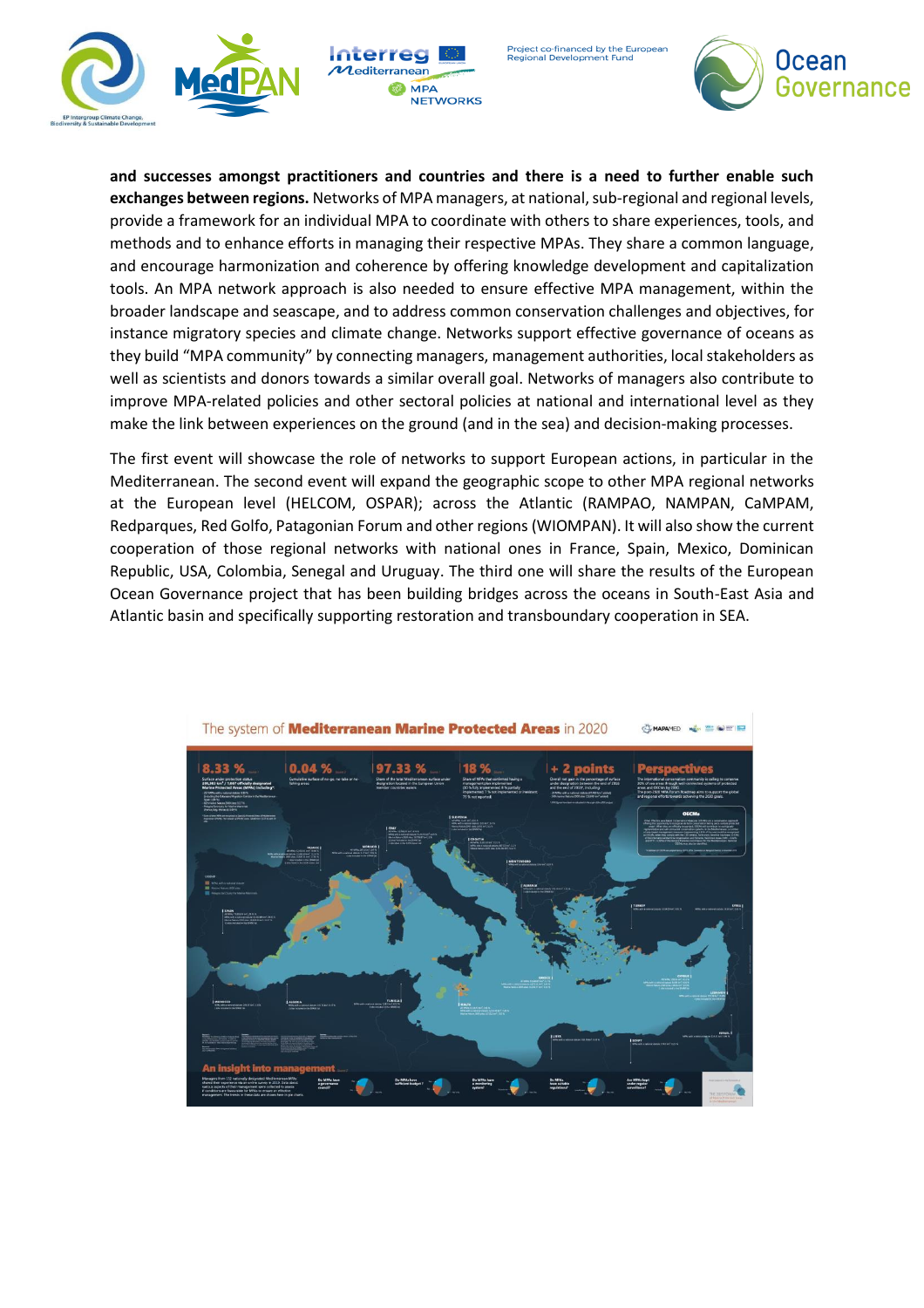



Project co-financed by the <mark>Eur</mark>opean<br>Regional Development Fund



## **Background on the MPA NETWORKS project**



Project co-financed by the European<br>Regional Development Fund

Over the years, MPA practitioners have come to realize that working together would help address some of the challenges they face and MPA managers networks such as MedPAN have emerged and developed.

The Interreg-Med "MPA NETWORKS" project intends to boost this dynamic with the strengthening of MPA managers networks at all levels in the Mediterranean. The expected result is that **MPAs are empowered to serve their purpose and deliver the results that will benefit nature and sustain our livelihoods**.

**The MPA NETWORKS project focuses on providing sustainable solutions to challenges requiring an approach that goes beyond MPA boundaries**.

The project is helping to support creation and strengthening of national (in Croatia, France and Spain) and sub-regional (in the Adriatic) networks of MPA managers and cooperation between networks at Mediterranean level, including cooperation with MedPAN.

The MPA NETWORKS project officially began on 1 November 2019 and will end in June 2022.

More information available at:<https://mpa-networks.interreg-med.eu/>

### **Background on the EU Ocean Governance project**



Ocean governance is about taking a coordinated approach to tackle major challenges that face the world's oceans, seas and coastal areas: over-fishing, climate change, acidification, pollution, biodiversity decline and ecosystem degradation.

The European Ocean Governance project is aiming at **building links between marine protected areas in the Atlantic basin and South-East Asia for the benefit of wildlife conservation and local economies**. The project brings together **partners from North and South America, Europe, Africa and Asia and will last 4 years.**

The project will carry out site restoration works in South East Asia. In and between the Atlantic and South-East Asia, it will build 'twinning partnerships', groups of marine protected area managers and other experts coming together to work on topics of shared interest (such as whale conservation or coastal resilience) to build skills and understanding and deliver more effective management of the marine environment. One of the "twinning" is dealing with networks of MPA managers.

More information available at:<https://oceangovernance4mpas.eu/>